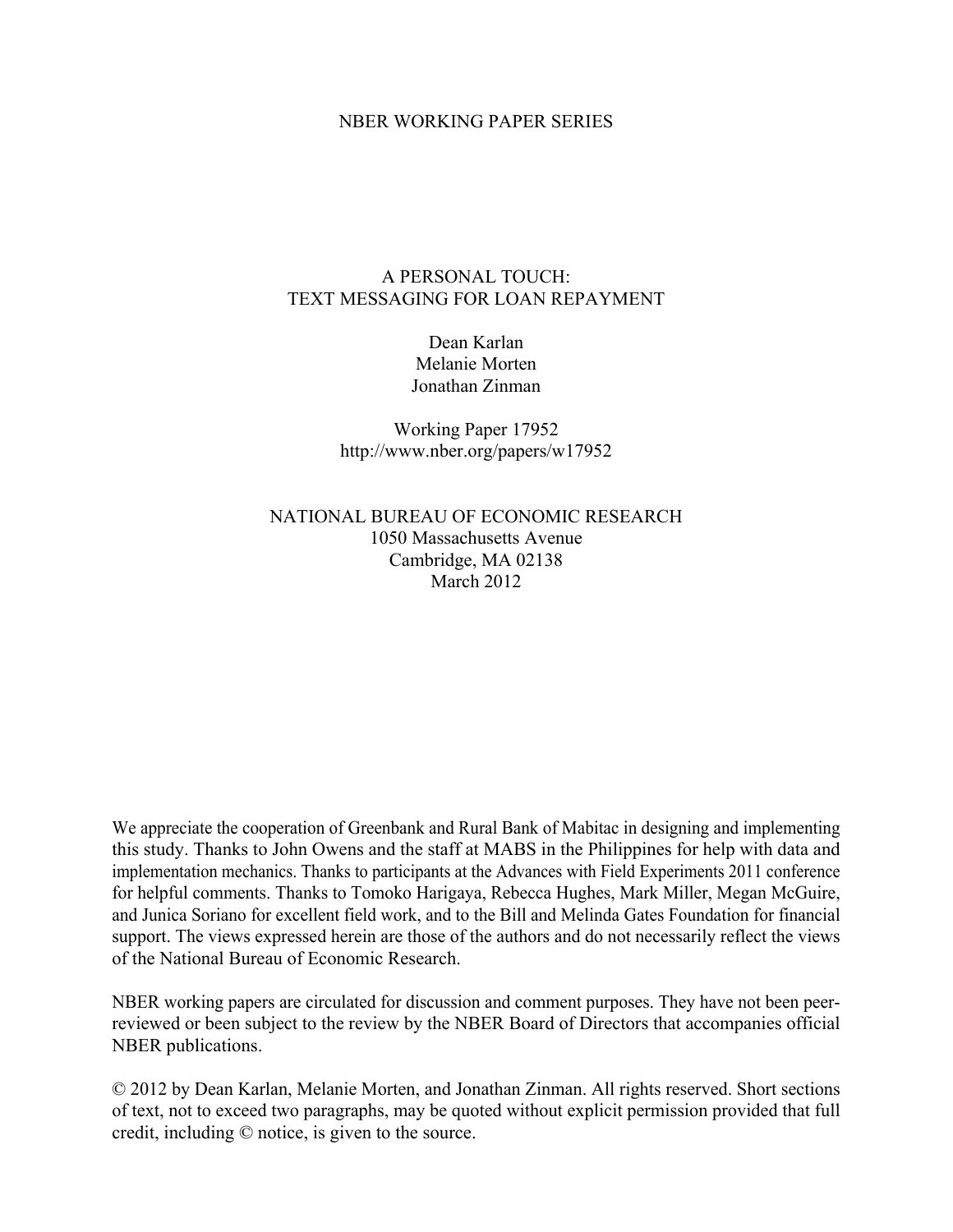A Personal Touch: Text Messaging for Loan Repayment Dean Karlan, Melanie Morten, and Jonathan Zinman NBER Working Paper No. 17952 March 2012 JEL No. D21,D92,G21,O16,O17

## **ABSTRACT**

We worked with two microlenders to test impacts of randomly assigned reminders for loan repayments in the "text messaging capital of the world". We do not find strong evidence that loss versus gain framing or messaging timing matter. Messages only robustly improve repayment when they include the loan officer's name. This effect holds for clients serviced by the loan officer previously but not for first-time borrowers. Taken together, the results highlight the potential and limits of communications technology for mitigating moral hazard, and suggest that personal obligation/reciprocity between borrowers and bank employees can be harnessed to help overcome market failures.

Dean Karlan Department of Economics Yale University P.O. Box 208269 New Haven, CT 06520-8629 and NBER dean.karlan@yale.edu

Melanie Morten Yale University 27 Hillhouse Avenue New Haven, CT 06511 melanie.morten@yale.edu

Jonathan Zinman Department of Economics Dartmouth College 314 Rockefeller Hall Hanover, NH 03755 and NBER jzinman@dartmouth.edu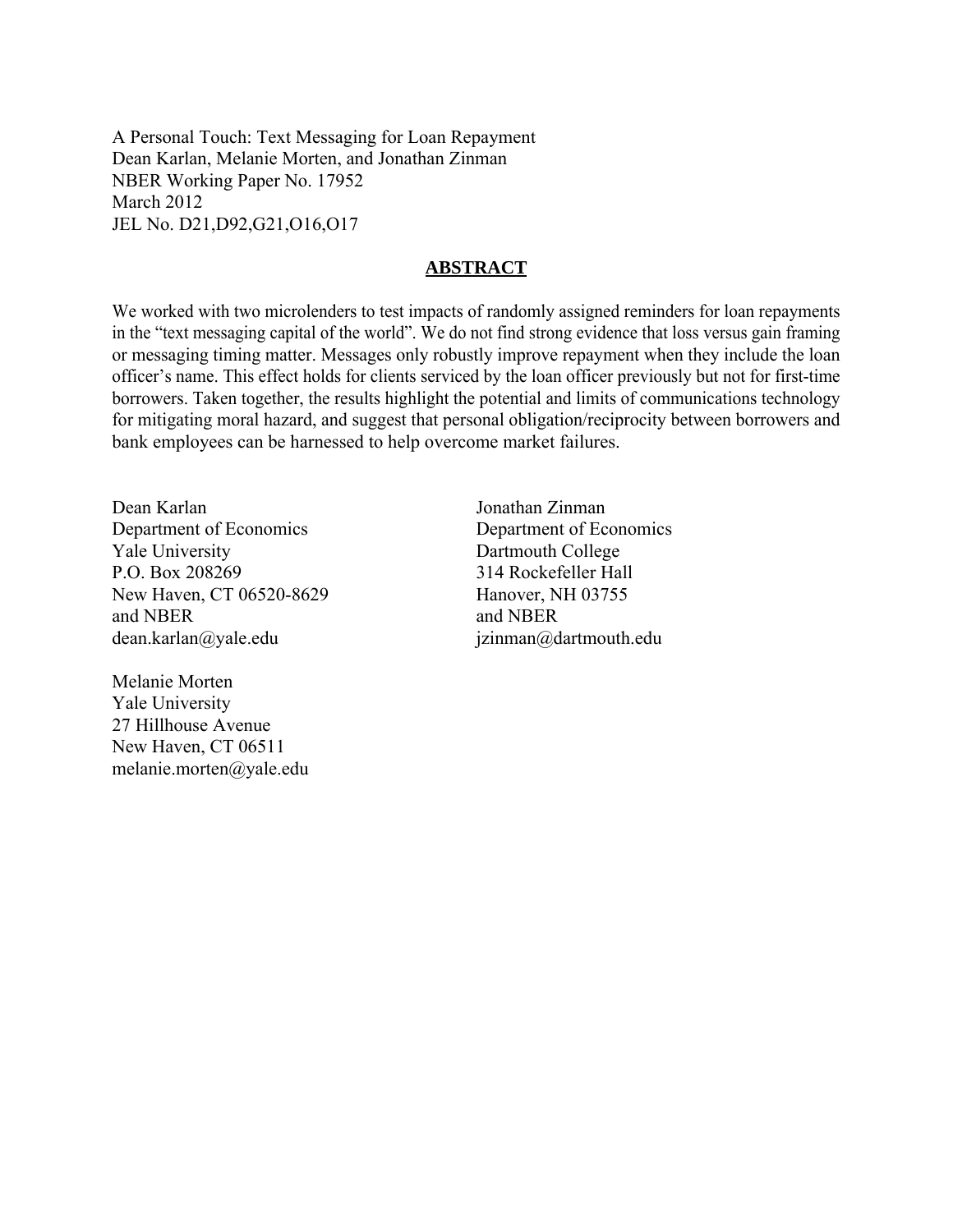### I. **Introduction**

 $\overline{a}$ 

We worked with two large Philippine microlenders, Greenbank and Mabitac, to test whether and how text message reminders can induce timelier loan repayment in a country that has been dubbed the "text messaging capital of the world".<sup>1</sup> Each bank sent randomly assigned individual liability borrowers weekly text message reminders about their weekly repayment obligation. Additional levels of randomization varied the timing and content of the messages across borrowers. The timing treatment varied whether each message was sent on the due date, or on one or two days prior to the due date. The content treatments varied whether the message mentioned the loan officer's name, and whether the message was framed in loss or gain terms.

We do not find an overall treatment effect: there is no evidence that the average message improved repayment performance relative to the control group. The timing treatments do not have significant effects relative to the control group, or significant differences from each other. Nor does loss or gain framing produce significant improvements relative to the control group, or robustly significant differences from each other.

We do find that including the loan officer's name significantly improves repayment over relevant horizons. For example, the point estimate suggests that this type of text message reduces the likelihood that a loan was unpaid 30 days after maturity by 5.5 percentage points, a 41% reduction on a base of 0.135. The effects of mentioning the loan officer's name are only significant for borrowers who entered the study having borrowed from the bank (and hence having been serviced by the same loan officer) before and the effects are significantly different for pre-existing borrowers compared to first-time borrowers. These results have implications for several different aspects of research and practice.

First, they add to the body of evidence on the existence and magnitude of ex-post (limited enforcement) frictions in credit markets (e.g., Adams, Einav, and Levin 2009; Karlan and Zinman 2009). The text messages do not change any contract terms between the borrower and the bank. Yet messages can induce repayment. This suggests that repayment is not fully contractible, and conversely that "repayment effort" (broadly

<sup>&</sup>lt;sup>1</sup> See, for example, http://www.businesswire.com/news/home/20100823005660/en/Research-Markets-Philippines---Telecoms-Mobile-Broadband. Accessed 19 February 2012.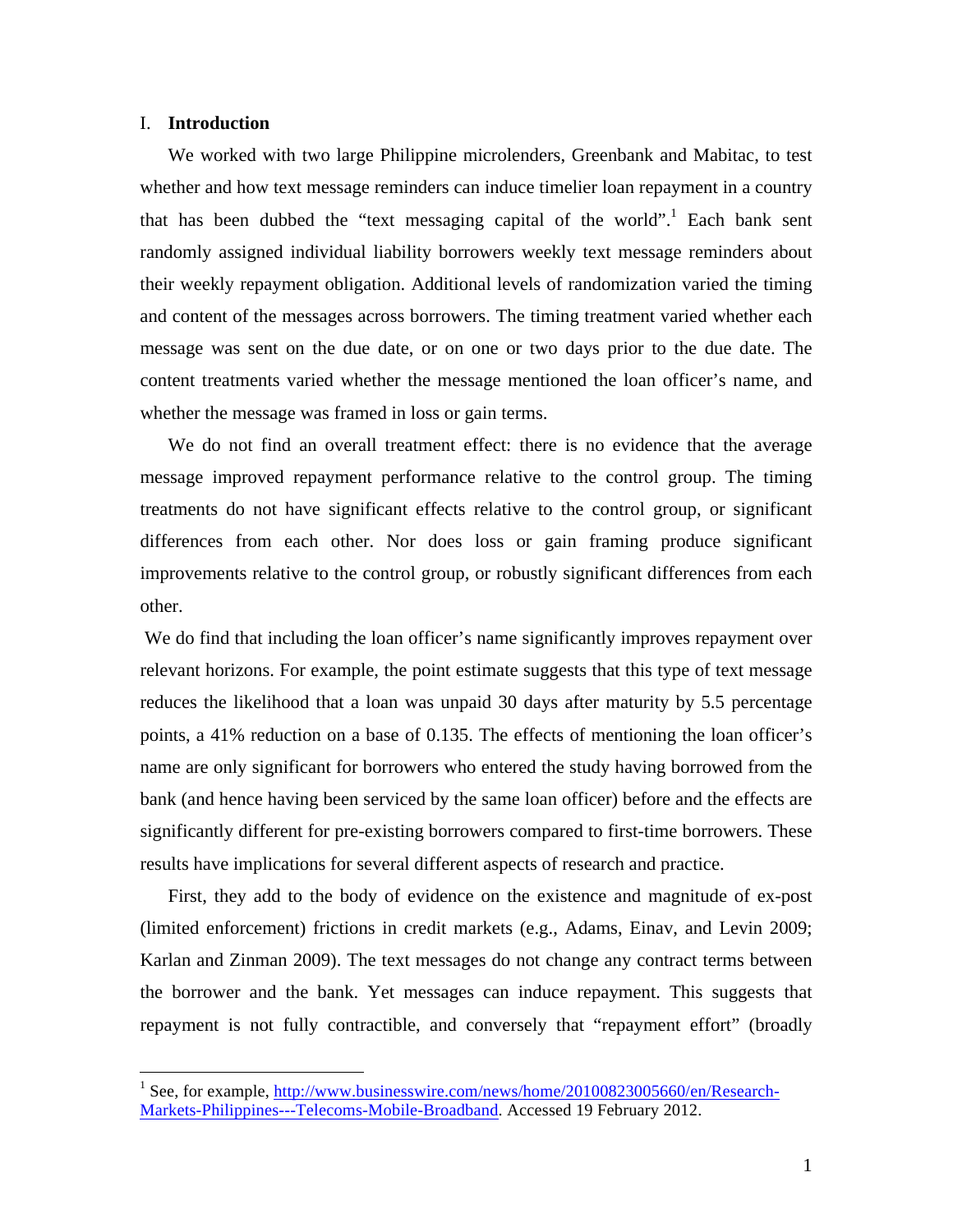defined to include safer project choice, effort as traditionally defined, and/or reduced strategic default) is elastic with respect to something other than the contract.

Second, the results shed some light on *why* or why not some types of messages might reduce ex-post frictions. We start with why not. Most message varieties here do *not* work, and there are only minor textual differences across the different varieties (see Table 1 for the scripts). Hence it seems doubtful that the messages here mitigated limited attention as a pure reminder, as postulated by the most closely related study.<sup>2</sup> Nor does it seems likely that the messages provided informative signals about bank enforcement intentions; if that were the case, we might expect that all messages (all of which mention the bank name) would improve repayment relative to the no-message condition. And we would expect that including the loan officer's name in the message would have (relatively) strong effects on first-time borrowers, who probably have less precise expectations about bank and loan officer enforcement practices, whereas instead we found the reverse.

Our results do suggest a role for *personal* relationships between borrowers and loan officers. Perhaps (repeat) borrowers feel indebted (pun intended) to their loan officer, and the message triggers feelings of obligation and/or reciprocity (e.g., Cialdini and Goldstein 2004; Charness and Dufwenberg 2006) that increase repayment effort. This mechanism is distinct from the ones studied in the long literature on how soft information acquired by bank employees can help improve loan performance by reducing information asymmetries. That literature (e.g., Boot 2000; Agarwal et al. 2011) focuses on how additional (soft) information improves screening and/or monitoring. In contrast, our results suggest that messaging can improve repayment even without obtaining additional information on the borrower.

Third, our results shed light on optimal design of information and communications technology-driven development efforts (ICT4D). Research on ICT4D is only in its youth (e.g., Aker and Mbiti 2010; Donner 2008; Jack and Suri 2011), so unsurprisingly there

 $\overline{a}$ 

 $2$  Cadena and Schoar (2011) randomize whether individual microcredit clients in Uganda were sent an SMS, which in most cases was a picture of the bank, three days before each monthly loan installment was due. They do not randomize timing or content. Their messages improved timely repayment by 7-9% relative to the control group, an effect they benchmark, using pricing randomizations, as commensurate with effects of reducing the cost of capital by 25%. Karlan et al (2011) and Kast et al (2012) find that text message reminders increase savings deposits among microfinance clients in four different banks across four different countries.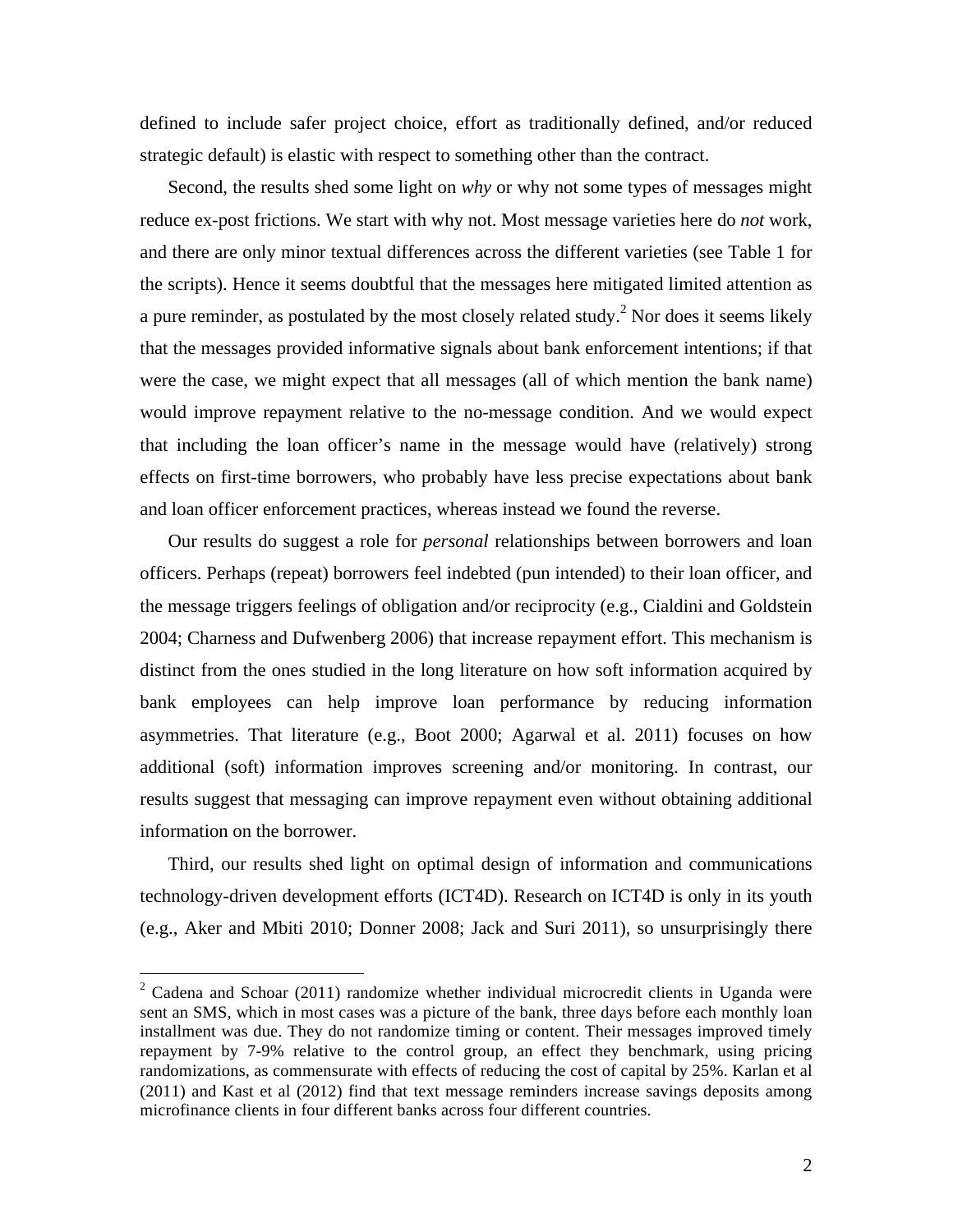has been relatively little focus on the mechanics (content, timing, etc.) of communications. Our findings suggest that content is critical, even within the constraints of a 160-character text message limit. Another interesting question is how technological innovations interact with local institutions. E.g., it seems intuitive to expect that, at least to some extent, economies of scale in ICT would favor larger, (trans-)national, transaction-based institutions over smaller, local, relationship-based institutions. Yet our results suggest that properly crafted ICT-based innovations can actually buttress relationship lending.

Our results come with a least two important caveats. One is that most of our null results are imprecise; our confidence intervals often do not rule out economically large effects in either direction, although we are able to reject equality of the effective treatments and the ineffective ones. The second is external validity. This is one of only two loan repayment message studies we know of, and taken together the two studies already present an important puzzle. Cadena et al find that an SMS image of their bank does increase repayment on average. We do not find that text messages mentioning the bank increase repayment on average. Is this difference due to variation across the two studies in borrower characteristics? In credit market characteristics? In ICT market characteristics? In lender practices? These questions highlight the need for formulating and testing different theories about mechanisms underlying messaging effects, and for testing these theories within settings when theory predicts such heterogeneity, and across different settings when theory predicts differential effects across underlying contextual factors and market conditions.

The rest of the paper proceeds as follows. Section 2 describes the setup of the experiment. Section 3 presents the results and discussion. Section 4 briefly concludes.

#### **II. Experimental Setting and Design**

We worked with two for-profit banks to design and implement an SMS loan repayment experiment on individual liability microloan borrowers, Green Bank and Mabitac. Green Bank operates in both urban and rural areas of the Visayas and Mindanao regions. It is the 5th largest bank by Gross Loan Portfolio in the Philippines.<sup>3</sup> Mabitac

<u>.</u>

 $3$  Source: www.mixmarket.org, accessed  $2/7/2012$ .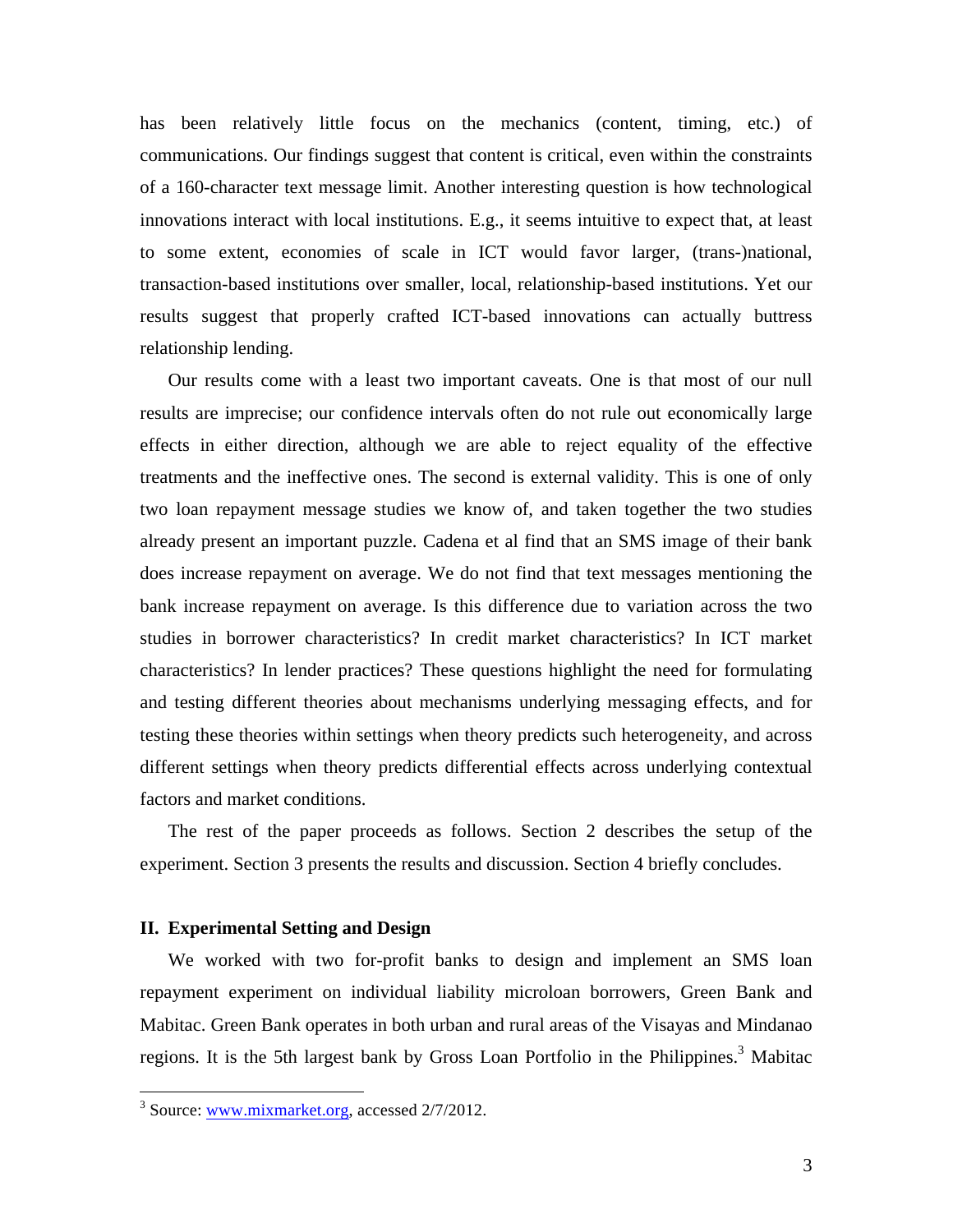operates in both urban and rural areas of the Luzon region. It is the 34th largest bank in the Philippines. Both banks are among the leading microlenders in the Philippines.

The Philippines is a suitable environment for a study of responses to SMS messaging. Anecdotally known as the "texting capital of the world", cellphone use is widespread: 81% of the population had a cellphone subscription in 2009,<sup>4</sup> and texting is an especially popular method of communication because of its low cost, generally about 2 cents a message. Approximately 1.4 billion SMS are sent by Filipinos each day.

We lack much demographic data on the specific borrowers in our sample, but prior work with a different bank with similar microfinance operations suggests that borrowers are likely predominantly middle-aged female microentrepreneurs, and likely about average with respect to education and household income relative (Karlan and Zinman 2011). This other bank however is located in urban and peri-urban Manila, versus the urban and rural setting of the two partner banks from this study.

Summary statistics for the loans in our sample are presented in Table 2. The average loan is approximately \$400 USD, repaid weekly over a 16 to 20 week term at around 30% APR. Microloan charge-off rates are typically around 3% for the banks in this study.

Late payments are common: 29% of weekly loan payments are made at least one day late in the control group, and 16% are a week late. 14% of loans are not paid in full within 30 days of the maturity date. Late payments and delinquencies are costly for the banks because they trigger additional monitoring, accounting, and legal actions. Mabitac begins actively following up on late payments 3 days after the due date, while Greenbank begins after 7 days. Late payments and delinquencies can also be costly for the borrower: borrowers are charged late fees, may be subject to legal action, and their creditworthiness and ability to secure future loans is decreased. So the focus of the experiment was to improve timely repayment of the weekly loan installments.

We designed the experiment to test the effects of three different dimensions of a messaging strategy. One dimension is whether to send messages at all: borrowers were assigned to either treatment (receive a message weekly, for the entire loan term) or control (no message).

 $\overline{a}$ 

<sup>4</sup> Source: World Bank Development Indicators Database; accessed 8/27/2011.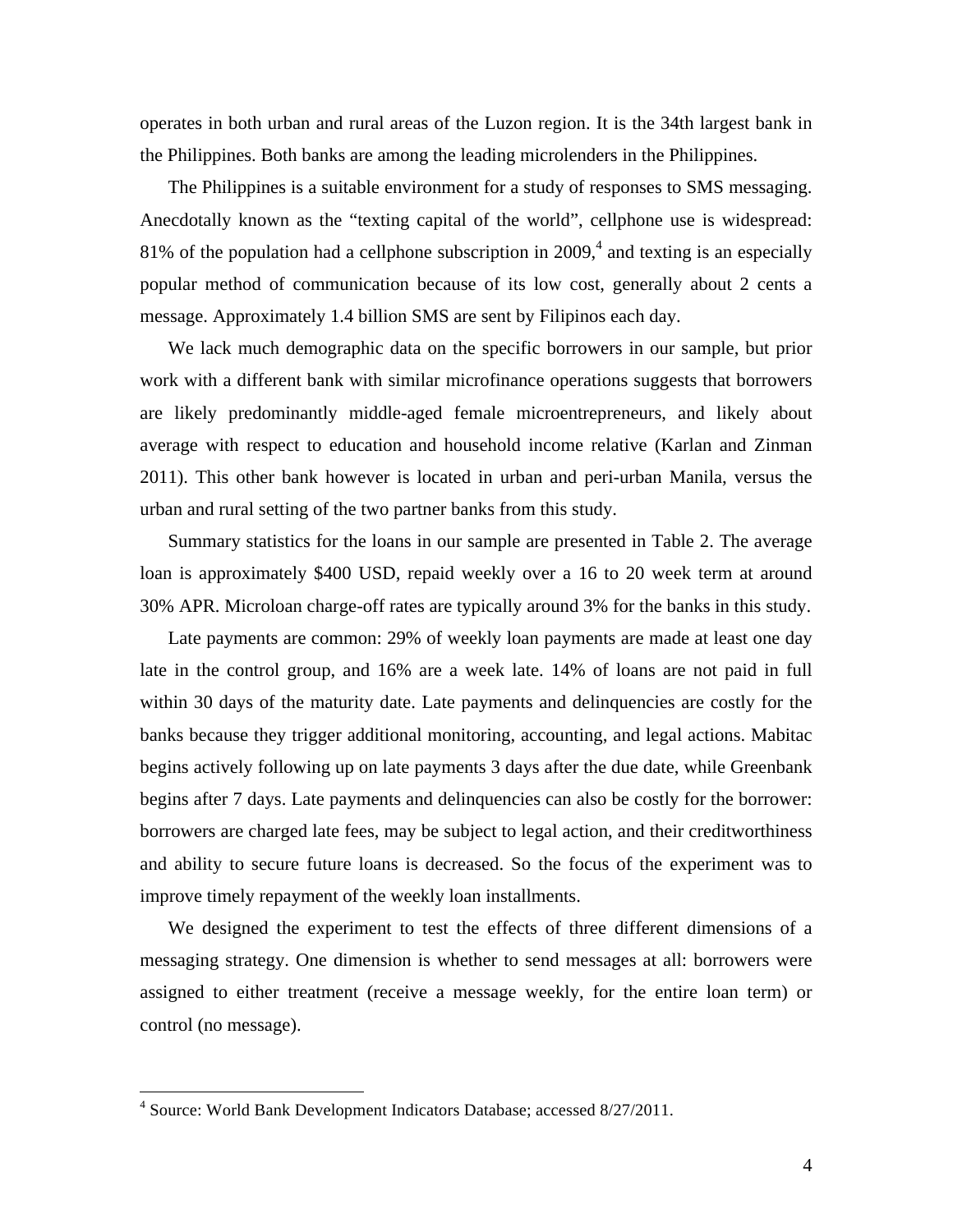A second dimension is messaging content. Each message was randomly assigned a 2x2 combination of "loss vs. gain framing" and "personalization", producing the four scripts shown in Table 1. All message variants included some boilerplate content: the bank name, "pls pay your loan on time", and "If paid, pls ignore msg. Tnx". Loss-framed messages started with "To avoid penalty…". Gain-framed messages started with "To have a good standing...". The personalization treatment varied whether the client's name ("From [bankname]: [client name],…) or the account officer's name ("From [AO's name] of [bankname]:....") was included in the first 2 or 3 words of the message.

The third dimension tested here is timing: we randomly and independently varied whether each of the borrower's messages were sent 2 days before the scheduled payment date, the day before the scheduled payment date, or the day of the scheduled payment date.<sup>5</sup> Borrowers received the same content and timing each week, for the term of the loan; i.e., we randomized at the loan level.<sup>6</sup>

Our study sample includes 943 loans originated by Greenbank and Mabitac between May 2008 and March 2010, and captures about half of the individual liability microloans made by the two banks during this period where the client provided a cellphone number to the lender. We include only the first loan per client during this time period because a treatment that affects repayment on the first loan in turn affects the likelihood of subsequent loans. We exclude first loans where bank reporting errors made it impossible for us to randomize messaging or to match randomly assigned loans to bank data on loan repayment.<sup>7</sup>

1

<sup>&</sup>lt;sup>5</sup> The randomization was set to 33% for control and 66% to treatment, equally divided between the 4 treatment groups. The timing treatment was independently randomized, with each three treatments equally likely. However, due to a coding error the final breakdown of randomization was 34% treatment, and then 12%, 25%, 14%, 15% to each of the four treatments instead of 17% each treatment group. There was no error in coding the independently randomized timing treatment. Table 2 tests for balance across treatment arms in baseline loan characteristics, and we find no evidence of imbalance.

 $6$  Other mechanics of the randomization: the research team received weekly reports of clients with payments due in the following week from each participating branch. We randomized clients the first time they appeared in these weekly reports. Once randomized into treatment, clients received weekly text messages until their loan maturity date. The text messages were automatically sent using SMS server software.

<sup>&</sup>lt;sup>7</sup> We randomized a total of 1703 loans. 138 loans were not reported to us until nearly the end of their repayment cycle. Another 305 loans that did get random assignments could not be matched to repayment data because one of the banks changed its database midstream and did not create a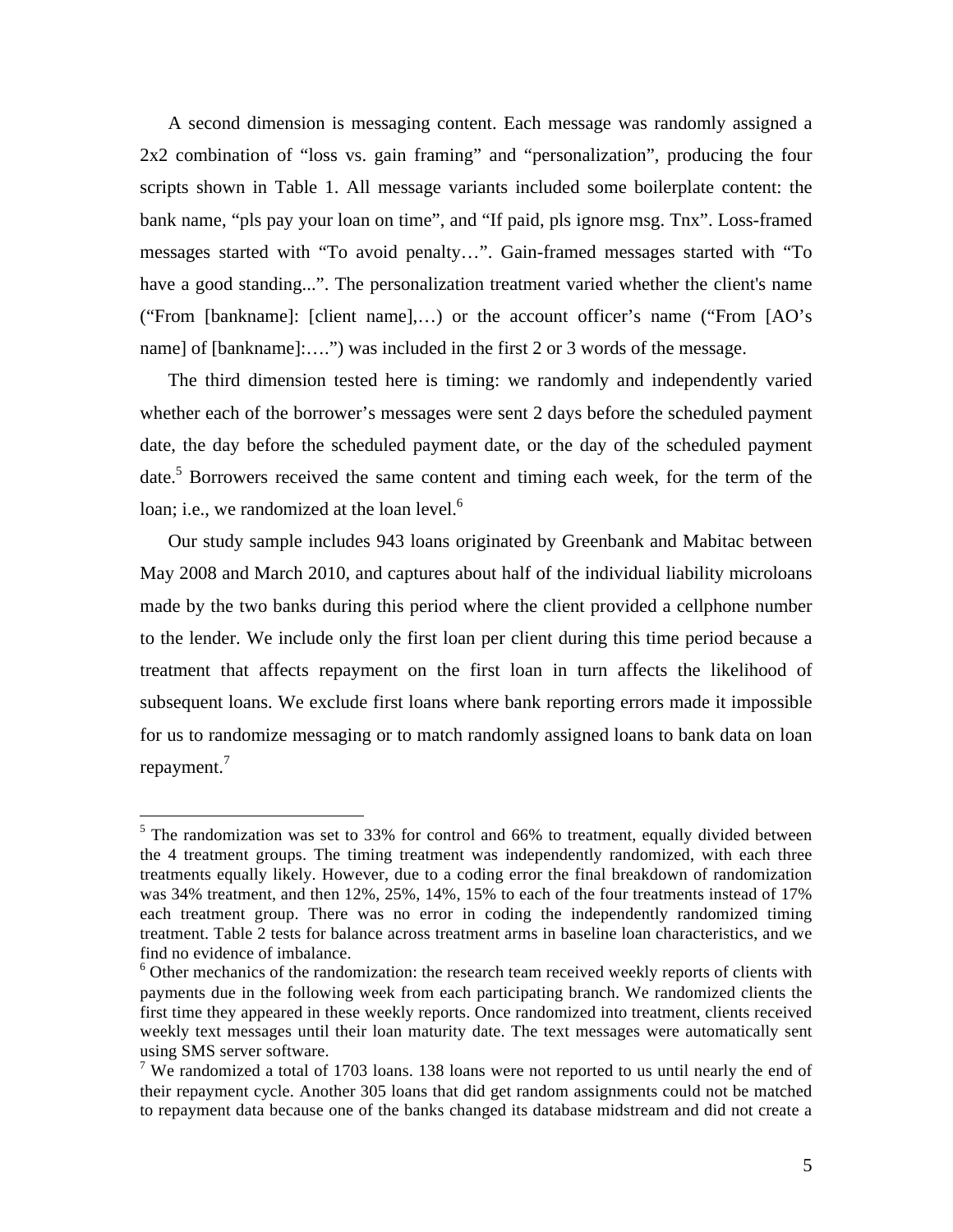The top three rows of Table 2 check whether the characteristics of the 943 loans in our study sample are balanced across control  $(N=312)$  vs. treatment  $(N=631)$ , vs. each content treatment arm (total N=631), and vs. each timing treatment arm (total N=631). The three characteristics we observe for each loan are amount, term, and number of weeks in our experiment (this number of weeks equals the number of weekly repayment observations we observe for that loan, and also the number of messages a treated loan was sent). None of the pairwise comparisons between control and treatment produce a statistically significant difference (differences not shown in table). We also regress treatment assignments on the three loan characteristics and fail to reject equality in each of the six regressions; as the table shows, the smallest p-value in any of those regressions is 0.17.

### **III.Treatment Effects of Messaging on Loan Repayment**

The bottom panel of Table 2 presents simple means comparisons for outcome data: five different measures of late loan repayment. Stars indicate a pairwise significant difference between a treatment arm and the control group. These comparisons preview one of our main regression results from Section 3 below: only the messages containing the account officer's name reliably reduce delinquency relative to the control group. We find large and statistically significant reductions for all five measures.<sup>8</sup>

We also estimate treatment effects using OLS equations of the form:

*Y*<sub>it</sub> =  $\alpha + \beta T$ <sub>i</sub> + δX<sub>i</sub> + ε

 $\overline{a}$ 

Where *Y* is a measure of late payment for loan (or, equivalently, client) i at time t. *T* is either an indicator for whether messages were sent for this loan, or the complete vector of

unique identifier for tracking/matching loans across the old and new database. Treatment assignment is uncorrelated with whether we could match to administrative data (p-value 0.53). One loan was randomized twice, and 316 loans were subsequent loans of clients already in our study and hence dropped from the final analysis. This leaves a final sample of 943 loans.

 $8$  We also use an alternative measure of late payment: whether the client missed a payment in the calendar week, defined as Sunday-Saturday. If loan payments are made late they are applied to the most outstanding installment first, so this alternative measure could capture whether a client is making regular payments even if they remain in arrears. Under this measure, no payment is made at all in 19% of weeks when a payment is due. The empirical results are robust to using this alternative measure of late payment (Appendix Table 1).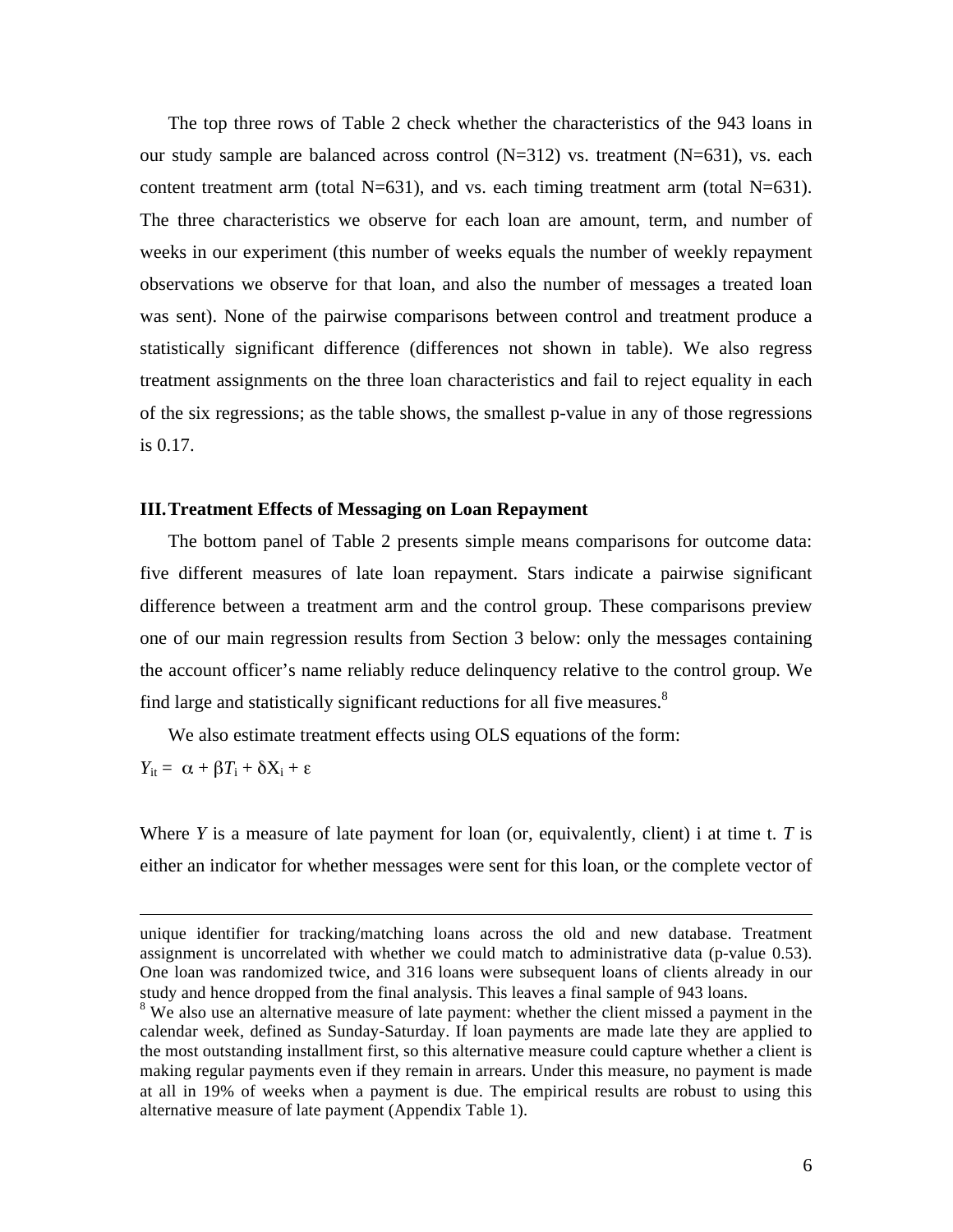treatment categories capturing assignment to one of the four content arms (loss or gain X client name or AO name) and to one of the three timing arms. In either setup the control group is the omitted category for *T*. *X* is a vector of account officer and month-year (of the *Y* observation) fixed effects. In specifications where we have multiple weekly observations per loan we cluster the standard errors by loan.

Table 3 presents results for three different measures of late repayment (three more are considered in Appendix Table 1). *Late* and *More Than 7 Days Late* are based on the timeliness of the required weekly payments; for these outcomes the unit of observation is the loan-week, and we only include weeks starting with the week a bank first reported a loan to us and we randomly assigned that loan to treatment or control. The other outcome, *Late 30 Days After Loan Maturity*, is measured at a single point in time, and hence the unit of observation is the loan.

The first cell in each block in Table 3 presents the estimated treatment effect of receiving any messaging on each of the three outcomes. None of the point estimates are statistically significant, but all three are negative (indicating reduced delinquency) and the confidence intervals do not rule out economically meaningful effects (the control group means are reproduced near the bottom of the table for reference/scaling).

Focusing on Panel A of Table 3, the next four rows present treatment effect estimates for each of the four content combinations relative to the control (no messaging) group. Neither of the client name messages (whether gain- or loss-framed) produced statistically significant effects, and five of their six coefficients are positive (indicating increased delinquency).

Appendix Table 2 presents results for loss- and gain-frame relative to control (grouping the loss-frame bank-named with the loss-framed account officer-named message, etc.). None of the six coefficients are significantly different from the control group, although there is a bit of evidence that negative framing is (more) effective: all three of its coefficients are negative, and the p-values on the difference between negative and positive framing are 0.08, 0.19, and 0.26.

Returning to Panel A of Table 3, we see that each of the six estimates for account officer-(AO-) named messages (whether gain- or loss-framed) indicate late and missed weekly payments. The positive-frame AO coefficient is negative and significant in all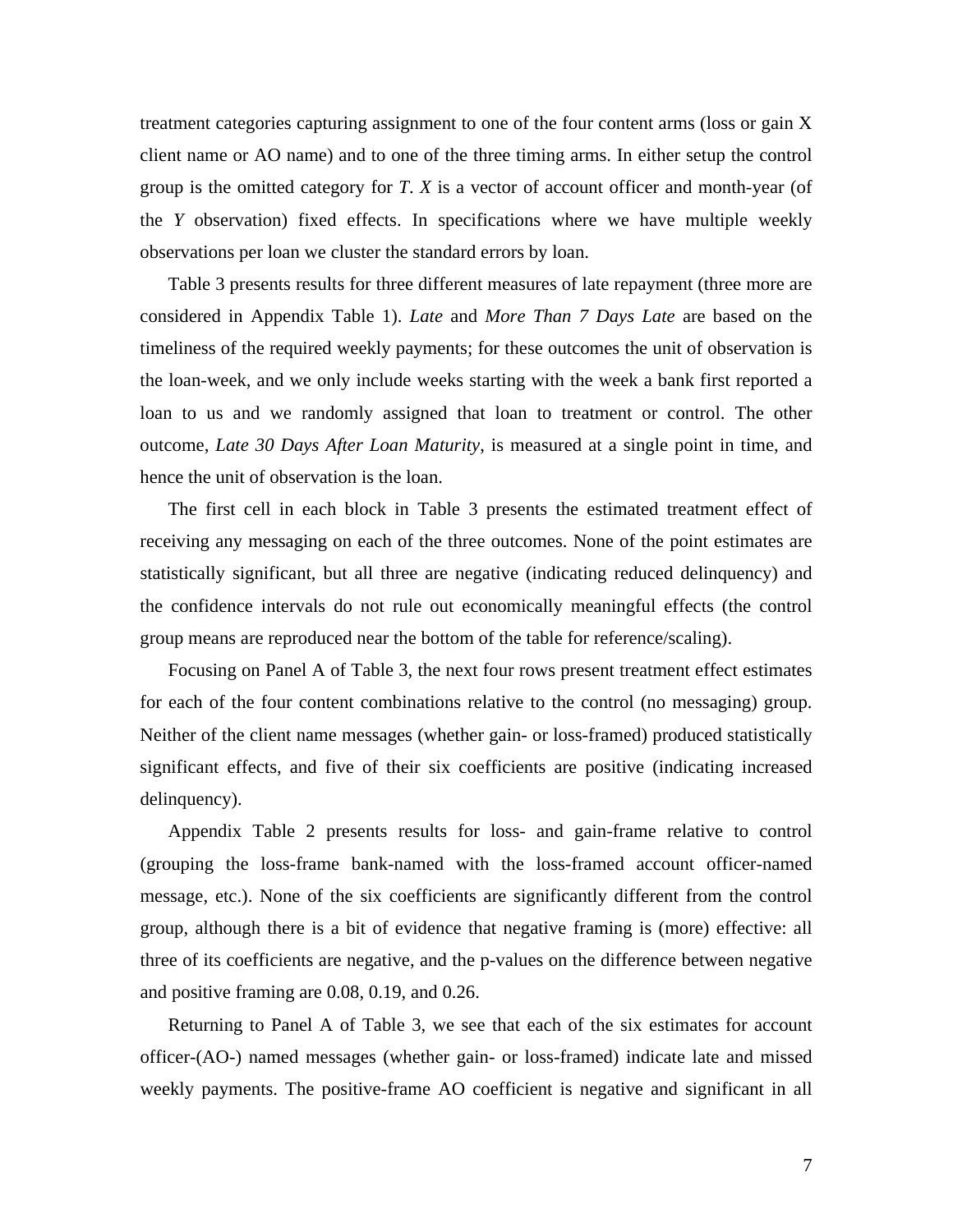three cases. The third column in each block presents a dummy for any message with the AO name. This is also negative and statistically significant in three cases. In each case the point estimate on the AO-named message dummy implies substantial reductions: 24% in late payments, 34% in 7 days late, and 41% in unpaid 30 days after maturity. Conversations with bank management indicate that reductions of these magnitudes would produce cost savings that greatly exceed the cost of messaging.

What explains the effectiveness of the AO messages? The fact that repayment responds to messaging at all suggests the presence of some sort of limited enforcement/moral hazard; i.e., of some sort of elasticity of repayment effort (broadly defined to include strategic default and perhaps project choice; see, e.g., Karlan and Zinman (2009)) that is not captured by observable risk and that hence is not priced on the margin. A more precise question is how the AO message triggers increased borrower repayment effort and thereby mitigates moral hazard. Prior work suggests two possible channels. Work on relationship lending suggests that the AO message may signal increased intent to monitor the borrower (screening/selection is not in play here, since loans are not assigned to treatment until after origination). Work on social obligation and reciprocity suggests that the AO message may trigger better behavior from borrowers who have a relationship with the AO in the lay sense (not the asymmetric information sense): a personal or professional relationship.

Table 4 explores whether the AO messages operate on borrower monitoring expectations and/or lay-sense relationships by running the analysis separately for clients who entered the sample as first- time borrowers with the bank vs. for clients who entered the sample as pre-existing borrowers with the bank. (We continue here to limit our analysis to the first loan a borrower obtained during the time period when we were randomizing.)

Our hypothesis is that new borrowers know less about AO monitoring than experienced borrowers, and hence that new borrowers should infer more from the AO message if in fact the message works by signaling intent to monitor closely. So if the message works by changing expectations about monitoring, we would expect greater reductions for first-time borrowers. Table 4 shows that the opposite is true. The AO message produces significant reductions only for repeat borrowers, and although the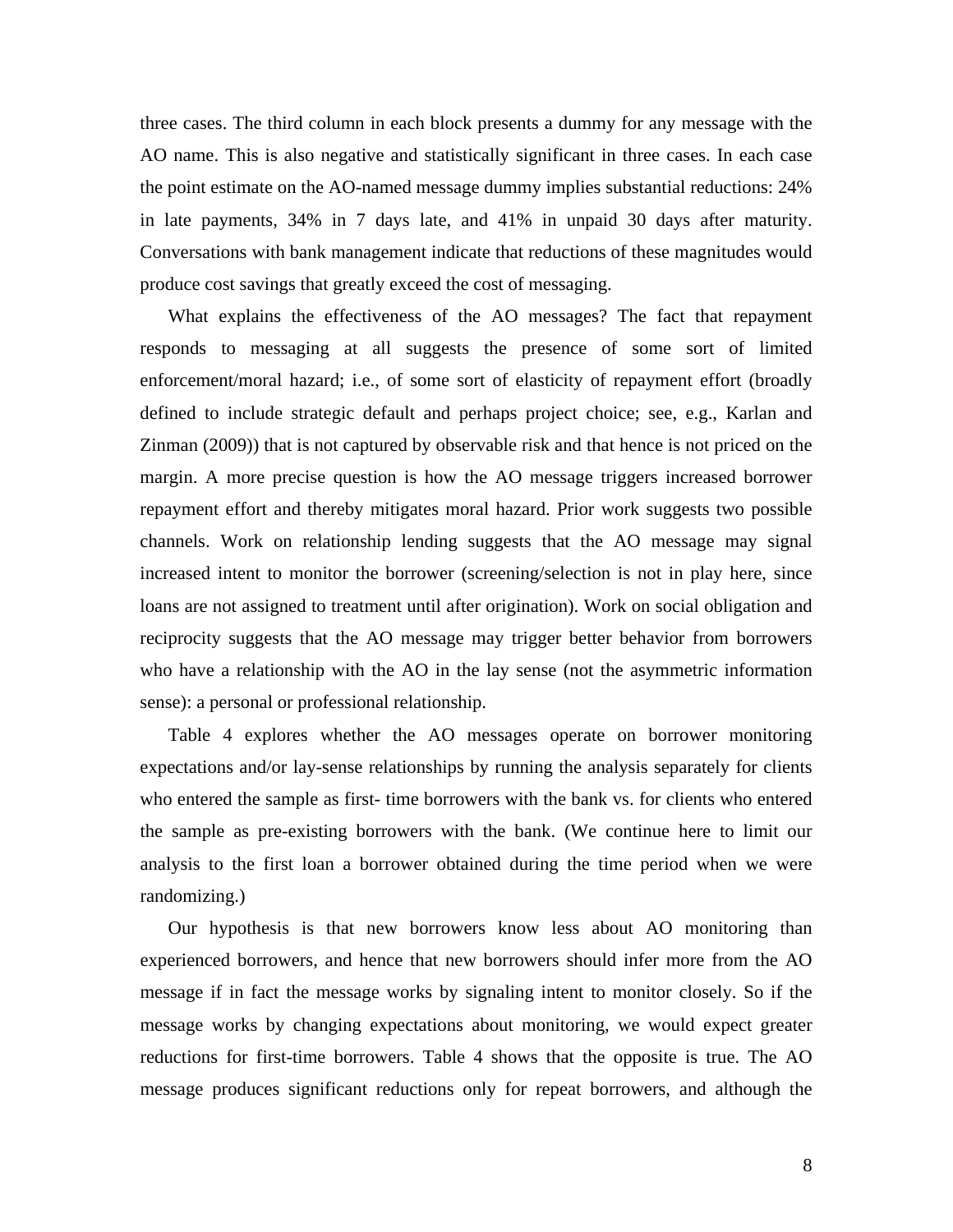confidence intervals for the first-time borrowers sub-sample do not rule out significant reductions (or increases) in delinquency, the differences in the AO message treatment effects across the two sub-samples are statistically significant in all 3 cases. It seems that the AO-named message is actually *more* powerful for pre-existing borrowers, suggesting that it is the "personal touch" and not signaling that matters. This interpretation makes sense considering that nearly all repeat borrowers (an estimated 80%) have the same loan officer across loans.

Returning to Table 3, Panel B presents treatment effect estimates for the timing treatments relative to control. Clients assigned to messages were sent them every week, on either: the day the payment was due, the day before, or 2 days before. This timing treatment was independently randomized after the initial randomization to either the control group or one of the four message scripts. We do not find any statistically significant evidence that a specific timing treatment is effective relative to control, or relatively effective compared to the other timing treatments.

#### **IV.Conclusion**

This paper presents the results of a simple randomized trial sending text messages to individual liability microfinance clients from two banks in the Philippines. We do not find an overall treatment effect: the average message does not significantly improve repayment. Nor do we find strong evidence of (differential) impacts from loss vs. gain frames or message timing. However, messages that mention the loan officer's name significantly, substantially, and robustly improve repayment rates relative to messages that mention the client's name and/or to the no-message control group. This effect is only significant, and significantly stronger, for clients who enter the sample having borrowed from the bank (and hence been serviced by the loan officer) before, suggesting that the messages trigger feelings of social obligation/reciprocity. That is messages seem to work by triggering personal relationships rather than by signaling intent to monitor closely.

This study highlights several directions for future research. One is the importance of replication, ideally with large samples that permit sharper inferences on null effects. A second is further interplay between theory and empirics about when, why, and how messaging content matters. A third is further exchange between theory and empirics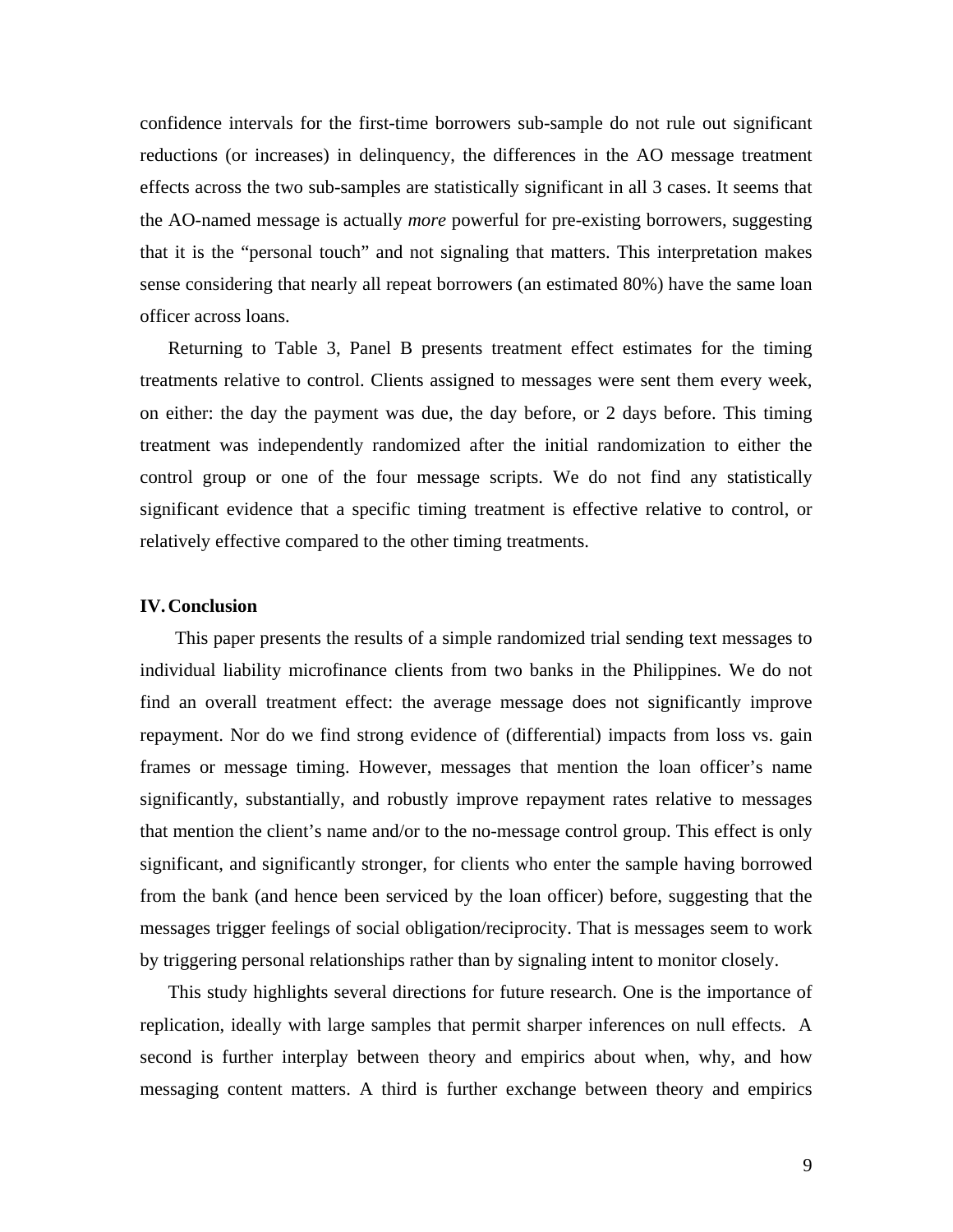about when, why, and how the effects of messaging and ICT differ across different market and cultural settings. A fourth is on the interaction between ICT and personalization. The study here suggests that there need not be a trade-off between technology and personalization; indeed, it may be the case that attuning ICT to personal relationships can reinforce relationship lending as traditionally defined.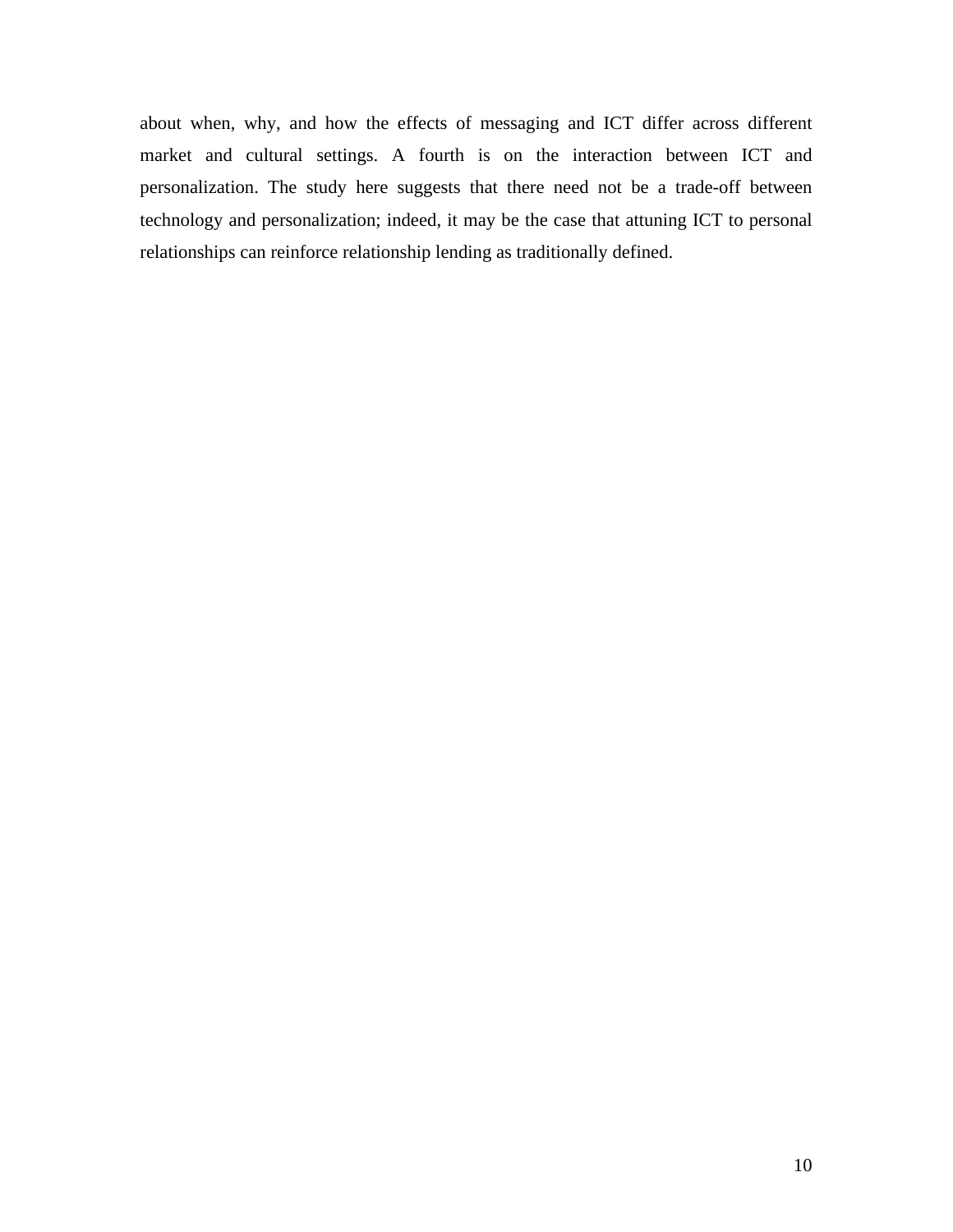#### **References**

- Adams, William, Liran Einav, and Jonathan Levin. 2009. "Liquidity Constraints and Imperfect Information in Subprime Lending." *American Economic Review* 99 (1) (March): 49–84.
- Agarwal, Sumit, Brent Ambrose, Souphala Chomsisengphet, and Chunlin Liu. 2011. "The Role of Soft Information in a Dynamic Contract Setting: Evidence from the Home Equity Credit Market." *Journal of Money, Credit and Banking* 43 (4) (June): 633–654.
- Aker, Jenny, and Isaac Mbiti. 2010. "Mobile Phones and Economic Development in Africa." *Journal of Economic Perspectives* 24 (3): 207–232.
- Boot, Arnoud. 2000. "Relationship Banking: What Do We Know?" *Journal of Financial Intermediation* 9 (1): 7–25.
- Cadena, Ximena, and Antoinette Schoar. 2011. "Remembering to Pay? Reminders Vs. Financial Incentives for Loan Payments." *NBER Working Paper 17020* (May).
- Charness, Gary, and Martin Dufwenberg. 2006. "Promises and Partnerships." *Econometrica* 74 (6) (November): 1579–1601.
- Cialdini, Robert, and Noah Goldstein. 2004. "Social Influence: Compliance and Conformity." *Annual Review of Psychology* 55: 591–621.
- Donner, Jonathan. 2008. "Research Approaches to Mobile Use in the Developing World: A Review of the Literature." *The Information Society* 24 (3): 140–159.
- Jack, William, and Tavneet Suri. 2011. "Mobile Money: The Economics of M-PESA." *NBER Working Paper No. 16721* (January).
- Karlan, Dean, Margaret McConnell, Sendhil Mullainathan, and Jonathan Zinman. 2011. "Getting to the Top of Mind: How Reminders Increase Saving". Working Paper.
- Karlan, Dean, and Jonathan Zinman. 2009. "Observing Unobservables: Identifying Information Asymmetries with a Consumer Credit Field Experiment." *Econometrica* 77 (6): 1993–2008.
- -. 2011. "Microcredit in Theory and Practice: Using Randomized Credit Scoring for Impact Evaluation." *Science* 332 (6035) (June 10): 1278–1284.
- Kast, Felipe, Stephan Meier, and Dina Pomeranz. 2012. "Under-Savers Anonymous: Evidence on Self-help Groups and Peer Pressure as a Savings Commitment Device."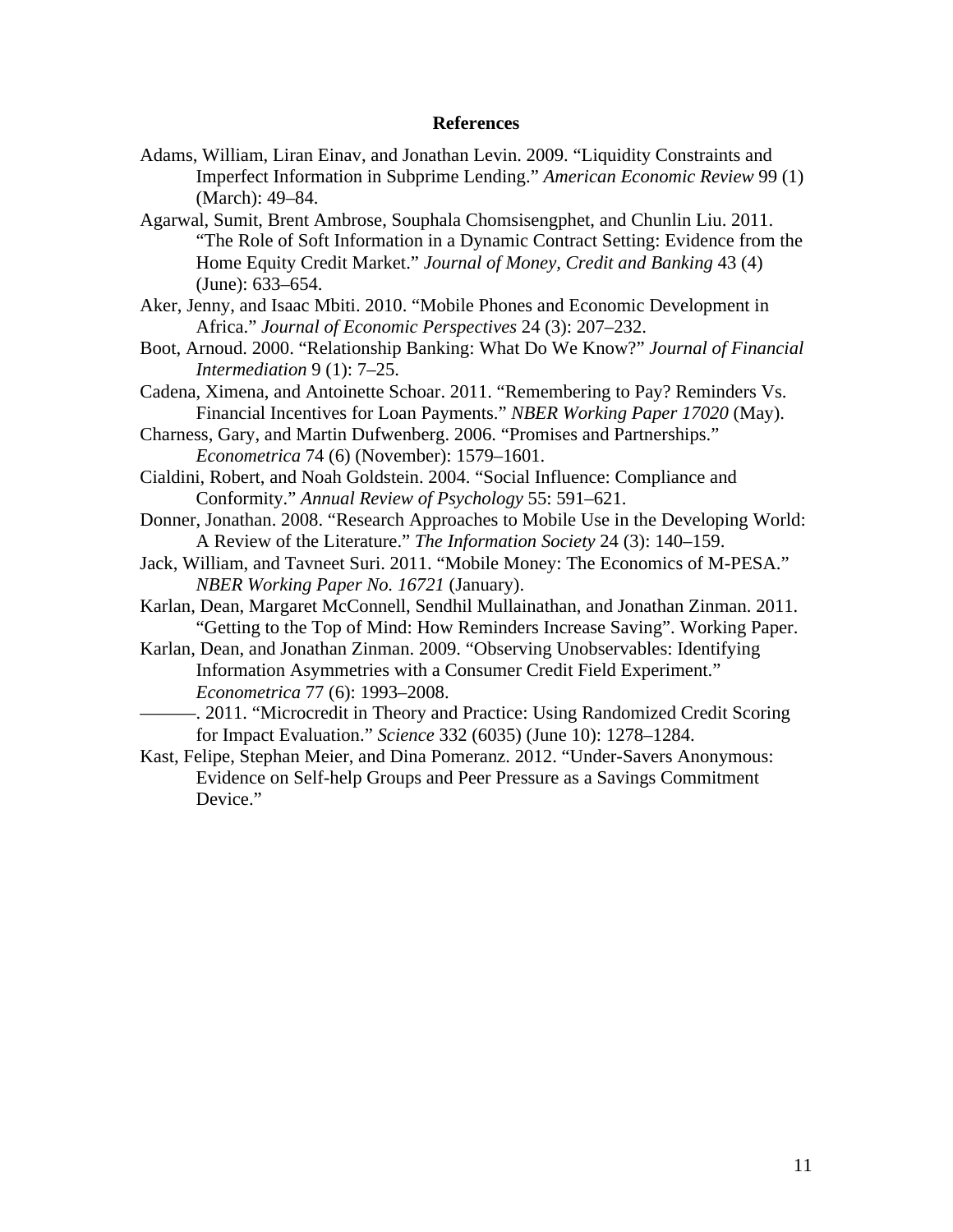TABLE 1. Wording of text messages

| AO name<br>Client name | Positive <sup>1</sup> | From [aoname] of [bankname]: To have a good standing,   |
|------------------------|-----------------------|---------------------------------------------------------|
|                        |                       | pls pay your loan on time. If paid, pls ignore msg. Tnx |
|                        | Negative              | From [aoname] of [bankname]: To avoid penalty pls pay   |
|                        |                       | your loan on time. If paid, pls ignore msg. Tnx.        |
|                        | Positive              | From [bankname]: [name], To have a good standing, pls   |
|                        |                       | pay your loan on time. If paid, pls ignore msg. Tnx.    |
|                        | Negative              | From [bankname]: [name], To avoid penalty pls pay your  |
|                        |                       | loan on time. If paid, pls ignore msg. Tnx.             |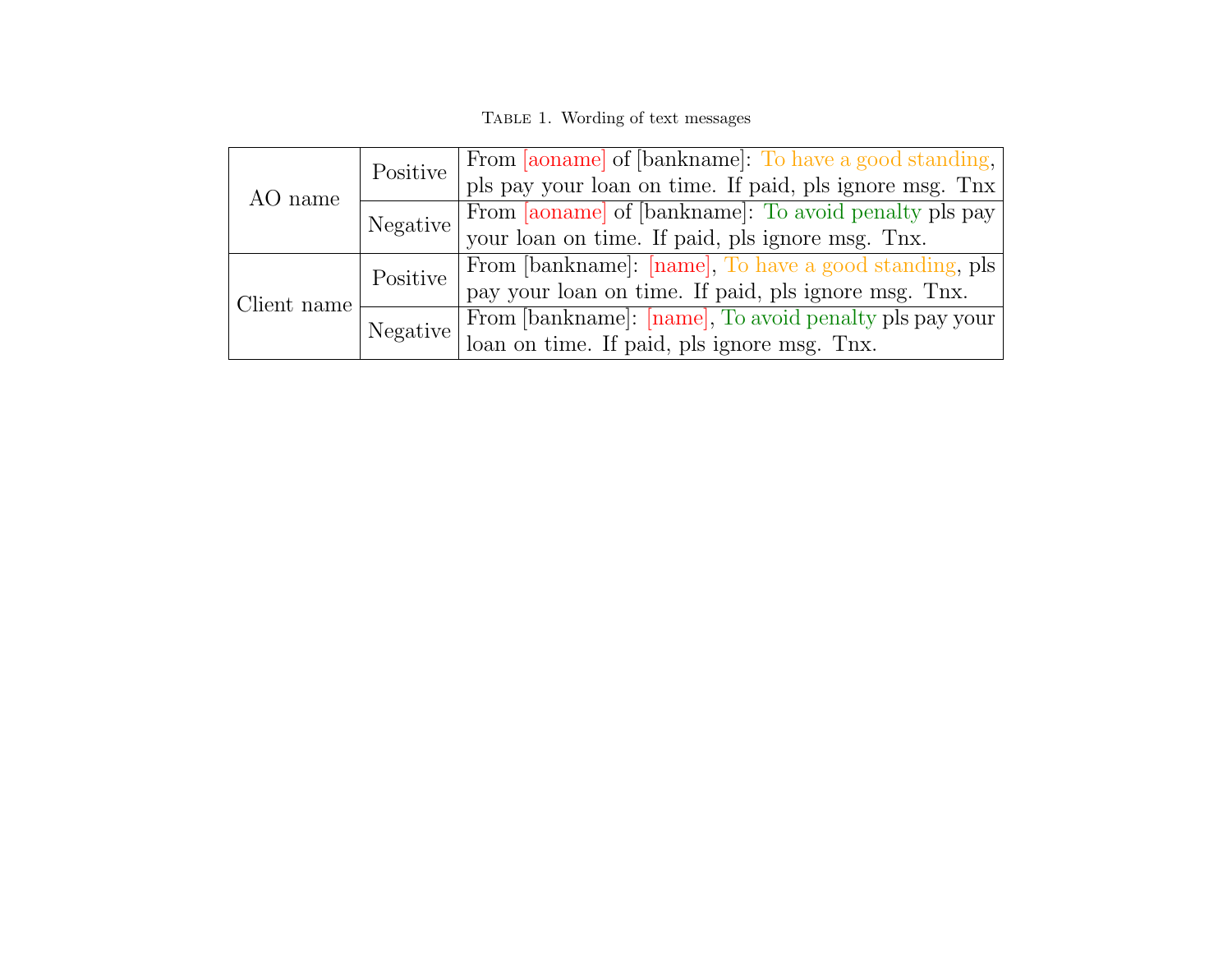|                                                      |         | Content Treatment |          |                         |                               |          |                                  | Timing Treatment |         |  |
|------------------------------------------------------|---------|-------------------|----------|-------------------------|-------------------------------|----------|----------------------------------|------------------|---------|--|
|                                                      | Control | Treatment         |          | SMS addressed to client | SMS signed by account officer |          | Days SMS sent before payment due |                  |         |  |
|                                                      |         |                   | Positive | Negative                | Positive                      | Negative | $\theta$                         |                  | 2       |  |
| Baseline loan characteristics                        |         |                   |          |                         |                               |          |                                  |                  |         |  |
| Loan size (peso)                                     | 22141   | 25331             | 23040    | 25852                   | 26485                         | 25386    | 25571                            | 25173            | 25227   |  |
|                                                      | (1530)  | (1488)            | (1894)   | (2614)                  | (3286)                        | (3676)   | (2228)                           | (2301)           | (3094)  |  |
| Loan term (weeks)                                    | 19.1    | 19.7              | 19.0     | 20.8                    | 19.0                          | 19.0     | 20.1                             | 19.6             | 19.3    |  |
|                                                      | (0.7)   | (0.5)             | (1.0)    | (0.9)                   | (1.0)                         | (0.8)    | (0.8)                            | (0.8)            | (0.8)   |  |
| Number of weeks in experiment                        | 10.6    | 10.6              | 10.2     | $10.6\,$                | 10.9                          | 10.6     | 10.6                             | 10.9             | 10.4    |  |
|                                                      | (0.3)   | (0.2)             | (0.4)    | (0.4)                   | (0.4)                         | (0.5)    | (0.4)                            | (0.4)            | (0.3)   |  |
| p-value from F-test verifying orthogonality          |         | 0.587             |          | 0.718                   | 0.170                         | 0.856    | 0.331                            | 0.662            |         |  |
| Outcome variables: proportion of all weekly payments |         |                   |          |                         |                               |          |                                  |                  |         |  |
| Late                                                 | 0.287   | 0.296             | 0.302    | $0.335*$                | $0.231*$                      | 0.291    | 0.292                            | 0.302            | 0.293   |  |
|                                                      | (0.018) | (0.013)           | (0.032)  | (0.022)                 | (0.026)                       | (0.027)  | (0.023)                          | (0.023)          | (0.023) |  |
| More than 1 day late                                 | 0.252   | 0.251             | 0.270    | 0.280                   | $0.190**$                     | 0.249    | 0.248                            | 0.257            | 0.249   |  |
|                                                      | (0.018) | (0.013)           | (0.031)  | (0.021)                 | (0.025)                       | (0.026)  | (0.022)                          | (0.023)          | (0.021) |  |
| More than 7 days late                                | 0.156   | 0.153             | 0.175    | 0.171                   | $0.110*$                      | 0.148    | 0.154                            | 0.156            | 0.148   |  |
|                                                      | (0.016) | (0.011)           | (0.029)  | (0.019)                 | (0.022)                       | (0.024)  | (0.019)                          | (0.021)          | (0.020) |  |
| Outcome variables: loan at maturity                  |         |                   |          |                         |                               |          |                                  |                  |         |  |
| Any unpaid balance at maturity                       | 0.235   | 0.217             | 0.241    | 0.260                   | $0.134***$                    | 0.210    | 0.210                            | 0.210            | 0.229   |  |
|                                                      | (0.024) | (0.016)           | (0.040)  | (0.029)                 | (0.029)                       | (0.034)  | (0.028)                          | (0.029)          | (0.028) |  |
| Any unpaid balance at maturity $+30$ days            | 0.135   | 0.098             | 0.121    | 0.134                   | $0.035***$                    | $0.084*$ | 0.103                            | $0.082*$         | 0.108   |  |
|                                                      | (0.019) | (0.012)           | (0.030)  | (0.022)                 | (0.016)                       | (0.023)  | (0.021)                          | (0.020)          | (0.021) |  |
| Number loans                                         | 311     | 632               | 116      | 231                     | 142                           | 143      | 214                              | 195              | $223\,$ |  |

# Table 2. Summary Statistics (mean/standard error)

Stars indicate a statistically significant difference between a treatment arm and the control group (\* 90%, \*\*\* 95%, \*\*\* 99%). P-value of F test for random assignment on loan characteristics includes controls for account officer and month-year fixed effects.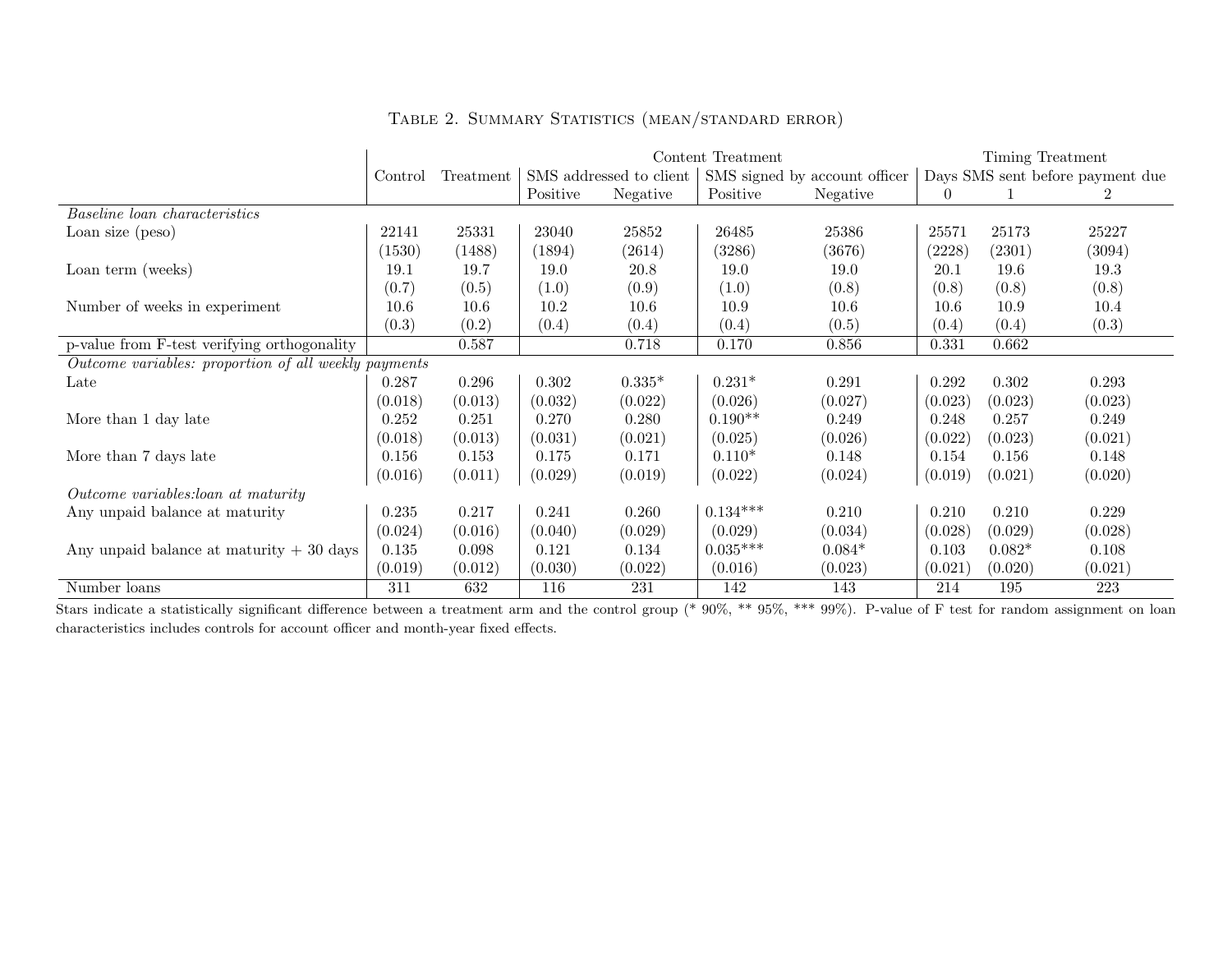|                                                | Late<br>Weekly payment |                  | More than 7 days late |          |           | Any unpaid balance at maturity $+30$ day |          |             |            |
|------------------------------------------------|------------------------|------------------|-----------------------|----------|-----------|------------------------------------------|----------|-------------|------------|
| Unit of observation                            |                        | Panel A: Content | Weekly payment        |          |           | Loan                                     |          |             |            |
| Any SMS                                        | $-0.007$               |                  | 0.024                 | $-0.004$ |           | 0.020                                    | $-0.024$ |             | $-0.000$   |
|                                                | (0.021)                |                  | (0.025)               | (0.019)  |           | (0.023)                                  | (0.023)  |             | (0.027)    |
| Positive frame X SMS addressed to client       |                        | 0.008            |                       |          | 0.010     |                                          |          | 0.005       |            |
|                                                |                        | (0.036)          |                       |          | (0.031)   |                                          |          | (0.035)     |            |
| Negative frame X SMS addressed to client       |                        | 0.032            |                       |          | 0.025     |                                          |          | $-0.003$    |            |
|                                                |                        | (0.028)          |                       |          | (0.025)   |                                          |          | (0.031)     |            |
| Positive frame X SMS signed by account officer |                        | $-0.065**$       |                       |          | $-0.044*$ |                                          |          | $-0.078***$ |            |
|                                                |                        | (0.028)          |                       |          | (0.024)   |                                          |          | (0.025)     |            |
| Negative frame X SMS signed by account officer |                        | $-0.025$         |                       |          | $-0.021$  |                                          |          | $-0.029$    |            |
|                                                |                        | (0.028)          |                       |          | (0.023)   |                                          |          | (0.031)     |            |
| AO name                                        |                        |                  | $-0.069***$           |          |           | $-0.052**$                               |          |             | $-0.053**$ |
|                                                |                        |                  | (0.024)               |          |           | (0.021)                                  |          |             | (0.024)    |
|                                                |                        |                  | Panel B: Timing       |          |           |                                          |          |             |            |
| Any SMS                                        | $-0.007$               |                  | 0.024                 | $-0.004$ |           | 0.020                                    | $-0.024$ |             | $-0.000$   |
|                                                | (0.021)                |                  | (0.025)               | (0.019)  |           | (0.023)                                  | (0.023)  |             | (0.027)    |
| SMS sent day payment due                       |                        | $-0.011$         |                       |          | $-0.000$  |                                          |          | $-0.012$    |            |
|                                                |                        | (0.027)          |                       |          | (0.025)   |                                          |          | (0.030)     |            |
| SMS sent 1 day before payment due              |                        | $-0.008$         |                       |          | $-0.012$  |                                          |          | $-0.037$    |            |
|                                                |                        | (0.027)          |                       |          | (0.023)   |                                          |          | (0.027)     |            |
| SMS sent 2 days before payment due             |                        | $-0.003$         |                       |          | 0.000     |                                          |          | $-0.025$    |            |
|                                                |                        | (0.027)          |                       |          | (0.024)   |                                          |          | (0.028)     |            |
| AO name                                        |                        |                  | $-0.069***$           |          |           | $-0.052**$                               |          |             | $-0.053**$ |
|                                                |                        |                  | (0.024)               |          |           | (0.021)                                  |          |             | (0.024)    |
| AO FE                                          | Yes                    | Yes              | Yes                   | Yes      | Yes       | Yes                                      | Yes      | Yes         | Yes        |
| Month-Year FE                                  | Yes                    | Yes              | Yes                   | Yes      | Yes       | Yes                                      | Yes      | Yes         | Yes        |
| Mean control group                             | 0.291                  | 0.291            | 0.291                 | 0.158    | 0.158     | 0.158                                    | 0.135    | 0.135       | 0.135      |
| Number repayments                              | 9994                   | 9994             | 9994                  | 9994     | 9994      | 9994                                     |          |             | $\cdot$    |
| Number loans                                   | 943                    | 943              | 943                   | 943      | 943       | 943                                      | 943      | 943         | 943        |

## Table 3. OLS Treatment Effect Estimates for Messaging, Content, and Timing

OLS regressions with standard errors clustered at the loan level. Stars indicate statistical significance (\* 90%, \*\* 95%, \*\*\* 99%). Dependent variables are dummy variables for measures of late payment or outstanding balance at maturity. All regressions include controls for account officer and month-year fixed effects.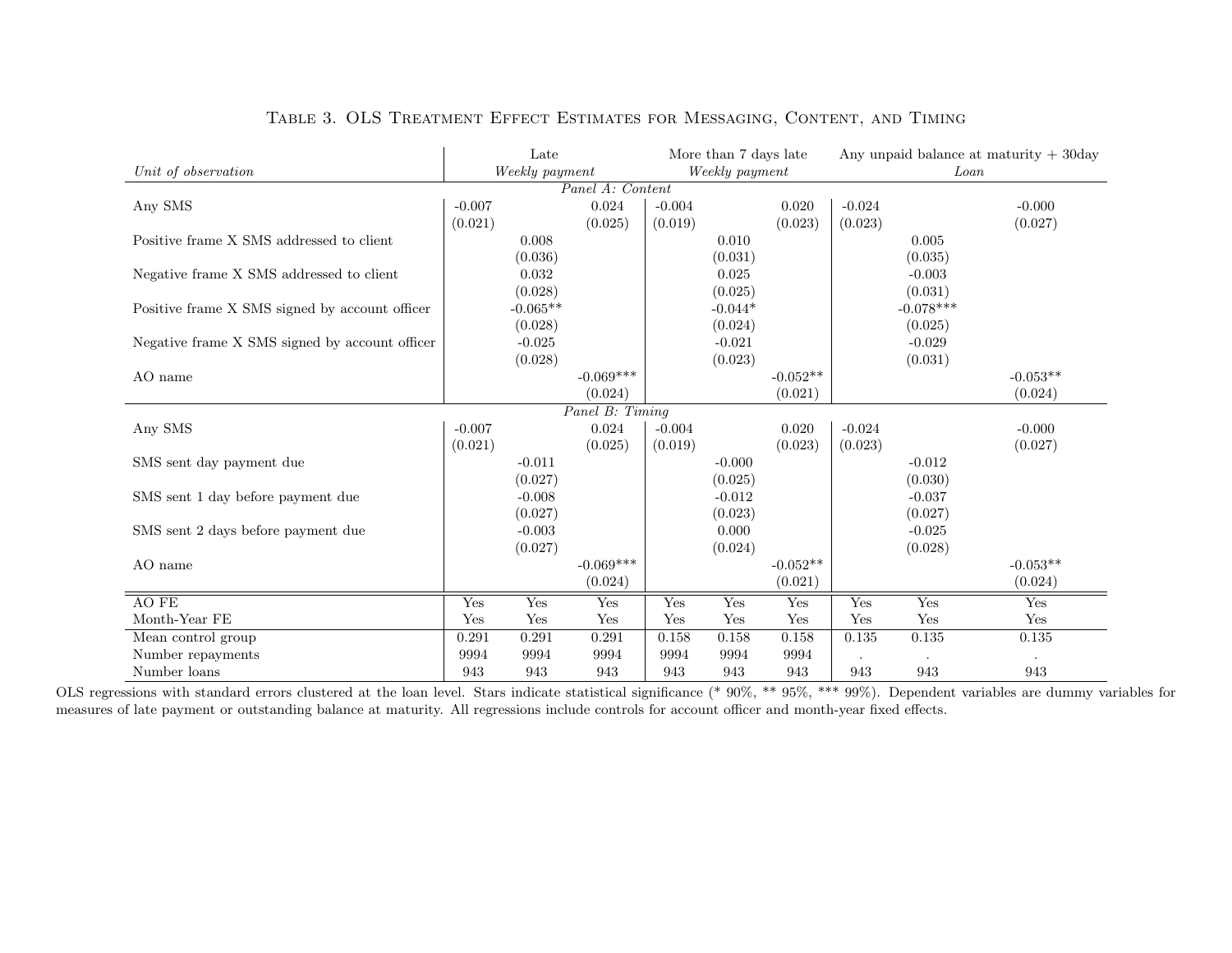|                                                                          | Late           |             |             | More 7 days late |            |             | Unpaid at maturity $+30$ day |             |             |
|--------------------------------------------------------------------------|----------------|-------------|-------------|------------------|------------|-------------|------------------------------|-------------|-------------|
| Unit of observation                                                      | Weekly payment |             |             | Weekly payment   |            |             | Loan                         |             |             |
| Panel A: Clients who are first time borrowers from bank                  |                |             |             |                  |            |             |                              |             |             |
| Any SMS                                                                  | 0.005          |             | 0.014       | 0.018            |            | 0.027       | $-0.003$                     |             | 0.009       |
|                                                                          | (0.031)        |             | (0.037)     | (0.028)          |            | (0.033)     | (0.035)                      |             | (0.040)     |
| Positive frame X SMS addressed to client                                 |                | $-0.080$    |             |                  | $-0.038$   |             |                              | 0.000       |             |
|                                                                          |                | (0.053)     |             |                  | (0.042)    |             |                              | (0.049)     |             |
| Negative frame X SMS addressed to client                                 |                | 0.054       |             |                  | 0.055      |             |                              | 0.012       |             |
|                                                                          |                | (0.040)     |             |                  | (0.038)    |             |                              | (0.046)     |             |
| Positive frame X SMS signed by account officer                           |                | $-0.042$    |             |                  | $-0.027$   |             |                              | $-0.072$    |             |
|                                                                          |                | (0.044)     |             |                  | (0.037)    |             |                              | (0.046)     |             |
| Negative frame X SMS signed by account officer                           |                | 0.025       |             |                  | 0.036      |             |                              | 0.030       |             |
|                                                                          |                | (0.043)     |             |                  | (0.035)    |             |                              | (0.049)     |             |
| $\rm{AO}$ name                                                           |                |             | $-0.022$    |                  |            | $-0.021$    |                              |             | $-0.027$    |
|                                                                          |                |             | (0.038)     |                  |            | (0.032)     |                              |             | (0.040)     |
| Mean control group                                                       | 0.335          | 0.335       | 0.335       | 0.178            | 0.178      | 0.178       | 0.123                        | 0.123       | 0.123       |
| Number repayments                                                        | 4576           | 4576        | 4576        | 4576             | 4576       | 4576        | $\cdot$                      |             |             |
| Number loans                                                             | 464            | 464         | 464         | 464              | 464        | 464         | 464                          | 464         | 464         |
| Panel B: Clients who have borrowed from bank before                      |                |             |             |                  |            |             |                              |             |             |
| Any SMS                                                                  | $-0.029$       |             | 0.020       | $-0.032$         |            | 0.007       | $-0.060*$                    |             | $-0.021$    |
|                                                                          | (0.027)        |             | (0.033)     | (0.025)          |            | (0.031)     | (0.033)                      |             | (0.040)     |
| Positive frame X SMS addressed to client                                 |                | 0.059       |             |                  | 0.022      |             |                              | $-0.002$    |             |
|                                                                          |                | (0.046)     |             |                  | (0.043)    |             |                              | (0.051)     |             |
| Negative frame X SMS addressed to client                                 |                | $-0.003$    |             |                  | $-0.002$   |             |                              | $-0.033$    |             |
|                                                                          |                | (0.038)     |             |                  | (0.035)    |             |                              | (0.047)     |             |
| Positive frame X SMS signed by account officer                           |                | $-0.094***$ |             |                  | $-0.079**$ |             |                              | $-0.110***$ |             |
|                                                                          |                | (0.036)     |             |                  | (0.034)    |             |                              | (0.034)     |             |
| Negative frame X SMS signed by account officer                           |                | $-0.061*$   |             |                  | $-0.067**$ |             |                              | $-0.095**$  |             |
|                                                                          |                | (0.033)     |             |                  | (0.028)    |             |                              | (0.042)     |             |
| $\rm{AO}$ name                                                           |                |             | $-0.100***$ |                  |            | $-0.080***$ |                              |             | $-0.083***$ |
|                                                                          |                |             | (0.031)     |                  |            | (0.029)     |                              |             | (0.032)     |
| Mean control group                                                       | 0.248          | 0.248       | 0.248       | 0.137            | 0.137      | 0.137       | 0.148                        | 0.148       | 0.148       |
| Number repayments                                                        | 5418           | 5418        | 5418        | 5418             | 5418       | 5418        |                              |             |             |
| Number loans                                                             | 485            | 485         | 485         | 485              | 485        | 485         | 479                          | 479         | 479         |
| p-value from F-test for equality of AO name coefficient over client type |                |             | 0.009       |                  |            | 0.041       |                              |             | 0.057       |
| AO FE                                                                    | Yes            | Yes         | Yes         | Yes              | Yes        | Yes         | Yes                          | Yes         | Yes         |
| Month-Year FE                                                            | Yes            | Yes         | Yes         | Yes              | Yes        | Yes         | Yes                          | Yes         | Yes         |

# Table 4. Monitoring or Reciprocity: First Time Clients vs Pre-Existing Clients

OLS regressions with standard errors clustered at the loan level. Stars indicate statistical significance (\* 90%, \*\*\* 99%). Dependent variables are dummy variables for measures of late payment or outstanding balance at maturity. All regressions include controls for account officer and month-year fixed effects.. P-value from F-test that the coefficients are the same from first-time and pre-existing clients, computed by estimating a pooled model with interaction term.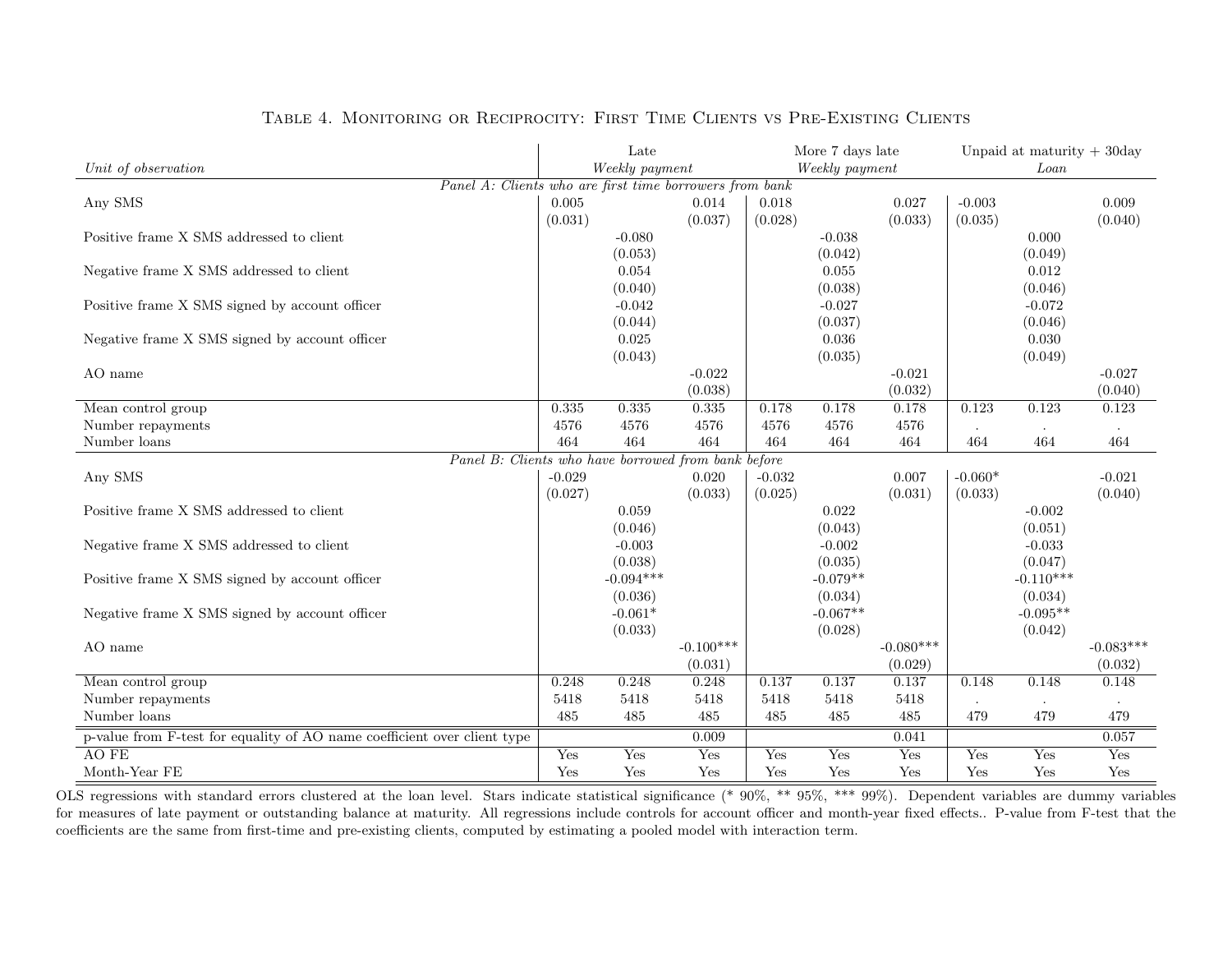|                                                | More 1 day late |            |                 |          | Missed week    |             | Unpaid at maturity |            |           |  |
|------------------------------------------------|-----------------|------------|-----------------|----------|----------------|-------------|--------------------|------------|-----------|--|
| Unit of observation                            | Weekly payment  |            |                 |          | Weekly payment |             | Loan               |            |           |  |
| Panel A: Content                               |                 |            |                 |          |                |             |                    |            |           |  |
| Any SMS                                        | $-0.007$        |            | 0.023           | $-0.001$ |                | 0.021       | $-0.011$           |            | 0.019     |  |
|                                                | (0.020)         |            | (0.025)         | (0.016)  |                | (0.020)     | (0.029)            |            | (0.035)   |  |
| Positive frame X SMS addressed to client       |                 | 0.018      |                 |          | 0.016          |             |                    | 0.044      |           |  |
|                                                |                 | (0.034)    |                 |          | (0.027)        |             |                    | (0.047)    |           |  |
| Negative frame X SMS addressed to client       |                 | 0.026      |                 |          | 0.024          |             |                    | 0.005      |           |  |
|                                                |                 | (0.028)    |                 |          | (0.022)        |             |                    | (0.039)    |           |  |
| Positive frame X SMS signed by account officer |                 | $-0.060**$ |                 |          | $-0.043*$      |             |                    | $-0.080**$ |           |  |
|                                                |                 | (0.027)    |                 |          | (0.022)        |             |                    | (0.038)    |           |  |
| Negative frame X SMS signed by account officer |                 | $-0.025$   |                 |          | $-0.012$       |             |                    | $-0.012$   |           |  |
|                                                |                 | (0.026)    |                 |          | (0.021)        |             |                    | (0.041)    |           |  |
| AO name                                        |                 |            | $-0.065***$     |          |                | $-0.049***$ |                    |            | $-0.065*$ |  |
|                                                |                 |            | (0.023)         |          |                | (0.019)     |                    |            | (0.034)   |  |
|                                                |                 |            | Panel B: Timing |          |                |             |                    |            |           |  |
| Any SMS                                        | $-0.007$        |            | 0.023           | $-0.001$ |                | 0.021       | $-0.011$           |            | 0.019     |  |
|                                                | (0.020)         |            | (0.025)         | (0.016)  |                | (0.020)     | (0.029)            |            | (0.035)   |  |
| SMS sent day payment due                       |                 | $-0.012$   |                 |          | $-0.005$       |             |                    | $-0.007$   |           |  |
|                                                |                 | (0.027)    |                 |          | (0.022)        |             |                    | (0.038)    |           |  |
| SMS sent 1 day before payment due              |                 | $-0.010$   |                 |          | $-0.006$       |             |                    | $-0.013$   |           |  |
|                                                |                 | (0.026)    |                 |          | (0.020)        |             |                    | (0.038)    |           |  |
| SMS sent 2 days before payment due             |                 | 0.001      |                 |          | 0.008          |             |                    | $-0.012$   |           |  |
|                                                |                 | (0.026)    |                 |          | (0.021)        |             |                    | (0.036)    |           |  |
| AO name                                        |                 |            | $-0.065***$     |          |                | $-0.049***$ |                    |            | $-0.065*$ |  |
|                                                |                 |            | (0.023)         |          |                | (0.019)     |                    |            | (0.034)   |  |
| AO FE                                          | Yes             | Yes        | Yes             | Yes      | Yes            | Yes         | Yes                | Yes        | Yes       |  |
| Month-Year FE                                  | Yes             | Yes        | Yes             | Yes      | Yes            | Yes         | Yes                | Yes        | Yes       |  |
| Mean control group                             | 0.252           | 0.252      | 0.252           | 0.185    | 0.185          | 0.185       | 0.235              | 0.235      | 0.235     |  |
| Number repayments                              | 9994            | 9994       | 9994            | 9994     | 9994           | 9994        |                    |            |           |  |
| Number loans                                   | 943             | 943        | 943             | 943      | 943            | 943         | 943                | 943        | 943       |  |

Appendix Table 1. OLS Treatment Effect Estimates for Three Additional Repayment Measures

OLS regressions with standard errors clustered at the loan level. Stars indicate statistical significance (\* 90%, \*\* 95%, \*\*\* 99%). Unpaid at maturity is a dummy variable indicating whether loan has been fully repaid. All regressions include controls for account officer and month-year fixed effects. Missed week is a missed calendar week.